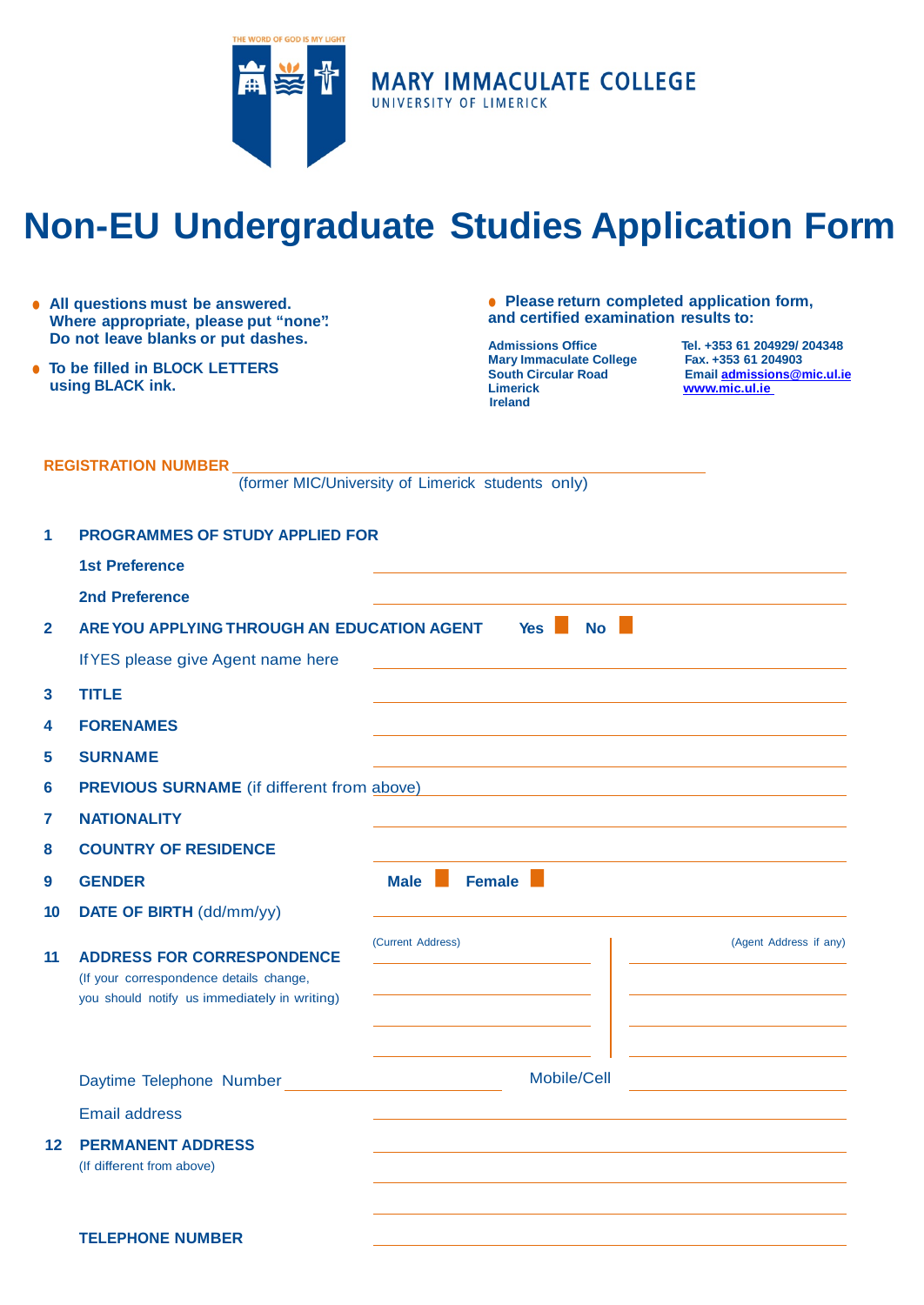### **13 SECONDARY/HIGH SCHOOL EDUCATION**

| <b>Name of School</b> | <b>Name of Final</b><br><b>Exam/Award</b> | <b>Final Exams</b><br><b>Completed (Yes/No)</b> |
|-----------------------|-------------------------------------------|-------------------------------------------------|
|                       |                                           |                                                 |
|                       |                                           |                                                 |
|                       |                                           |                                                 |
|                       |                                           |                                                 |
|                       |                                           |                                                 |
|                       |                                           |                                                 |

### **EXAMINATIONS TO BE TAKEN OR WITH RESULTS PENDING**

# **14 COLLEGE/UNIVERSITY EDUCATION**

| Name of<br><b>Institution</b> | <b>Final Exams</b><br><b>Completed</b><br>(Yes/No) | <b>Name of Award</b> | <b>Year Obtained</b> | <b>Result/</b><br>Grade/Mark* |
|-------------------------------|----------------------------------------------------|----------------------|----------------------|-------------------------------|
|                               |                                                    |                      |                      |                               |
|                               |                                                    |                      |                      |                               |
|                               |                                                    |                      |                      |                               |
|                               |                                                    |                      |                      |                               |
|                               |                                                    |                      |                      |                               |
|                               |                                                    |                      |                      |                               |
|                               |                                                    |                      |                      |                               |
|                               |                                                    |                      |                      |                               |
|                               |                                                    |                      |                      |                               |
|                               |                                                    |                      |                      |                               |

# **EXAMINATIONS TO BE TAKEN OR WITH RESULTS PENDING**

# **ENGLISH QUALIFICATION**

| <b>Course Taken (IELTS, TOEFL, etc)</b> | <b>IELTS / TRF Number</b> | <b>Date</b> | <b>Result</b> |
|-----------------------------------------|---------------------------|-------------|---------------|
|                                         |                           |             |               |

*CERTIFIED TRANSCRIPTS MUST ACCOMPANY THIS APPLICATION*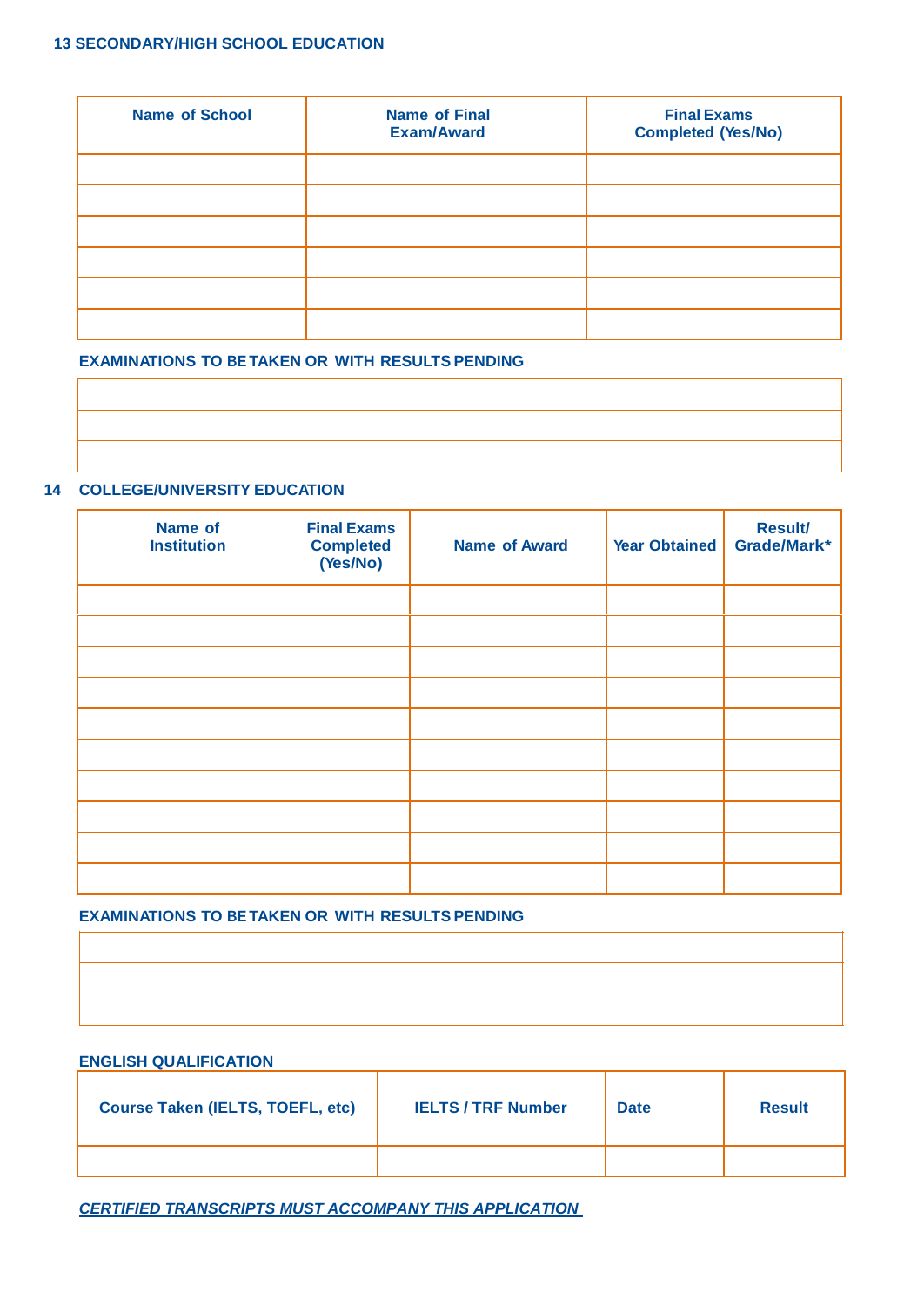# **IMPORTANT NOTICETO APPLICANTS**

- Please enclose detailed certified results and awards for all examinations mentioned above (certified original documents and certified English translation where applicable).
- Official results and award of examinations to be taken should be submitted as soon as they are available.
- If you are from a non-English speaking country, you will be required to show evidence of a high level of competence in English as part of the application.
- Please note that your application form cannot be considered unless certified results and awards are submitted.

\* Include QCA/GPA, mark, percentage etc. depending on marking system at your University.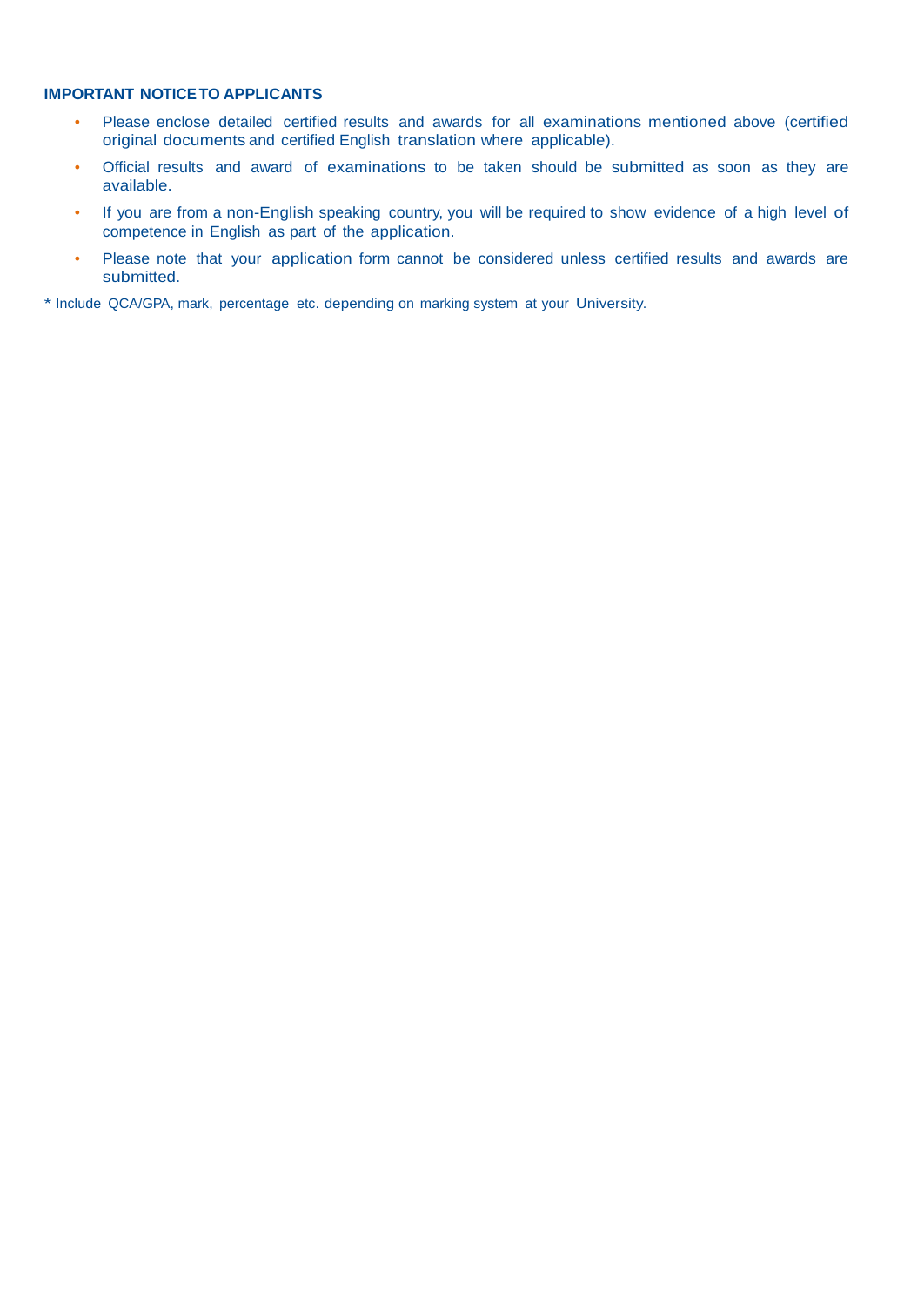## **15 EMPLOYMENT RECORD:** (most recent employment first)

| <b>Name and Address of Employer</b> | <b>Start Date</b> | <b>End Date</b> | <b>Duties Undertaken</b> |
|-------------------------------------|-------------------|-----------------|--------------------------|
|                                     |                   |                 |                          |
|                                     |                   |                 |                          |
|                                     |                   |                 |                          |
|                                     |                   |                 |                          |
|                                     |                   |                 |                          |

### **16 SUPPORTING STATEMENT**

(Please use this space to include information which you may consider pertinent to your application, e.g. nature of work experience, reasons for applying to Mary Immaculate College, etc. You may attach an extra page if necessary)

# **17 FINANCIAL INFORMATION**

| Will you be receiving any sponsorship        | Yes l                  | <b>No</b> |  |
|----------------------------------------------|------------------------|-----------|--|
| If YES please give details here Sponsor Name |                        |           |  |
|                                              | <b>Sponsor Address</b> |           |  |

| ١<br>o<br>л.<br>٠<br>۰. |  |
|-------------------------|--|
|                         |  |

#### **18 REFERENCES**

(Please give names and addresses of two persons, not related to you, whom the College may approach for references)

| <b>Name</b>              |  |
|--------------------------|--|
| <b>Address</b>           |  |
|                          |  |
|                          |  |
| <b>Telephone</b>         |  |
| <b>Institute/Company</b> |  |
| <b>Position</b>          |  |
| <b>Email Address</b>     |  |
| <b>Name</b>              |  |
| <b>Address</b>           |  |
|                          |  |
|                          |  |
| <b>Telephone</b>         |  |
| <b>Institute/Company</b> |  |
| <b>Position</b>          |  |
| <b>Email Address</b>     |  |

**19** I affirm that the particulars given in relation to the application are in all respects true and I agree to be bound by the academic regulations of MIC/ the University of Limerick (http://www.ul.ie/studentacademicadmin)

| Signature | <b>Date</b> |
|-----------|-------------|
|           |             |